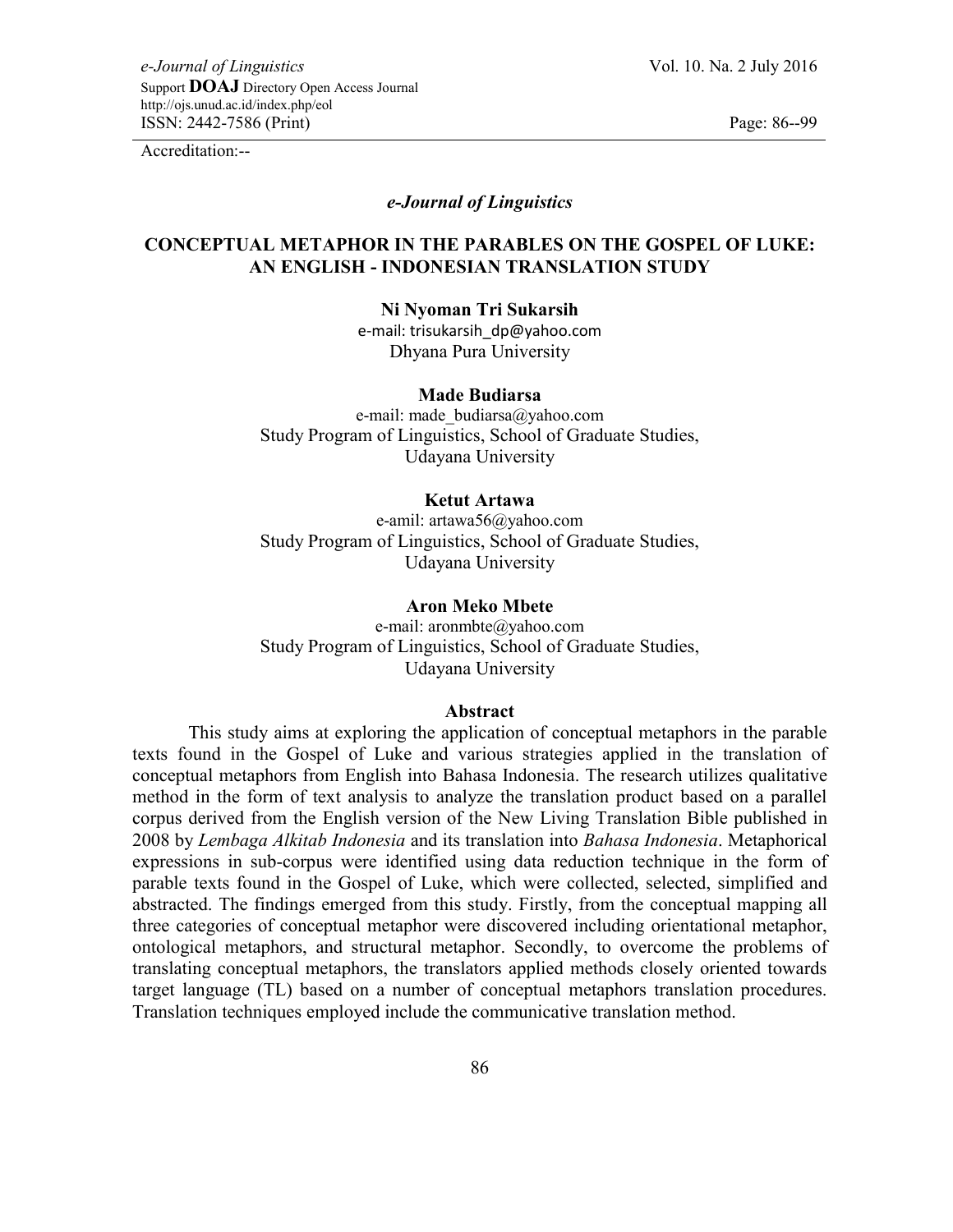**Keywords**: conceptual metaphor, translation strategies, translation ideology

# **Introduction**

In translation studies, translation is seen as both a process and a product (Hatim and Mason, 1990:3-4). As a product, translation can be seen as the result or outcome of translating certain text from source language (SL) into target language (TL). Furthermore, the current study aims to explore the product of parable translation found in the Gospel of Luke from English into Indonesian. The aspects being researched are the research outcome (objective aspect) and the effects on the target readers (affective aspect).

The choice of research object in this study, as the basis for research on the manifestation of conceptual metaphor in the parable texts found in the Gospel of Luke, is made firstly because the parables in the Gospel of Luke illustrate the various aspects and reality of daily lives in the time of Jesus Christ that are still relevant today. The parable texts mentioned make up the core of Christ"s teachings (i.e., the principles of truth in Christianity) with their inherent cultural richness, which requires interpretation in the reading of the passages. Parables as texts consist of signification and interpretation systems that must be done on the signs or realities that occurred in the past.

The manifestation of metaphor can be traced through language or metaphorical expressions used to communicate based on the same conceptual system, at least within one language system. Several experts on culture argue that metaphors through conceptual mapping is universal (Newmark, 1988; Schäffner, 2004; Kὂvecses, 2005), and can be found across languages and cultures. However, each culture has specific conceptual mapping (Lakoff, 1992:40, 1993:245). For example, in concept of "The Kingdom of Heaven" (Luke 13:18) in English is expressed through conceptual mapping (henceforth called CM): *KINGDOM OF GOD IS A MUSTARDSEED*, as in the sentence "*The Kingdom of God is like a mustard seed."* This concept in Indonesian is also presented in the same metaphorical expression with the Source Text (henceforth called ST), which is "*Kerajaan Allah"* as in the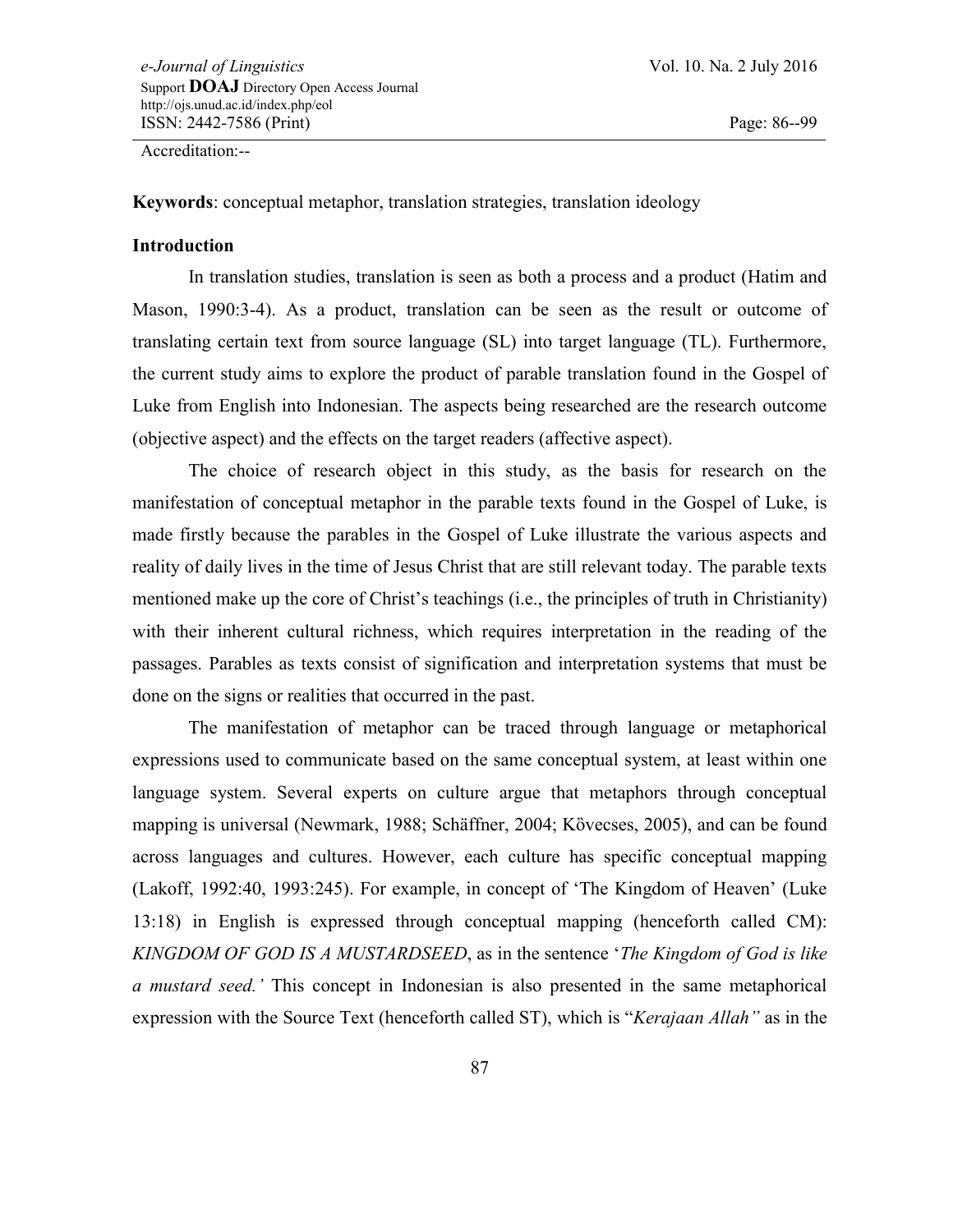sentence "*Kerajaan Allah seumpama biji sesawi."*The difference of CM in SL and CM in TL is in the form of metaphorical expression used to convey the same concept (Kὂvecses, 2002).

# **Theoretical Background**

The essence of metaphor is how readers can comprehend and experience (based on first-hand encounters) a thing or a concept through another concept, as suggested by the following quote: *"the essence of metaphor is understanding and experiencing one kind of thing in terms of another"* (Lakoff and Johnson, 1980:5). This quote implies that metaphor is one way for readers to understand one domain of experience (SD) through another domain of experience that is more easily understood or more readily familiar (TD). In other words, metaphor is an inter-domain relation in human conceptual system (Lakoff, 1993:203).

Translation theories, particularly the one developed by Newmark (1988) and Larson (1998) are used to analyze the second question in this research. The theory of metaphor translation developed by Newmark (1988), supported by related theory by Larson (1998), is used to analyze the questions in this study, which includes: (1) procedure, (2) technique, and (3) method in the translation of metaphors.

# **Methodology**

The method used in this research is the qualitative method in the form of textual analysis, comparative analysis based on a comparative model focusing on types of metaphors from the three categories of conceptual metaphors (orientational, ontological, and structural) in the parable texts from the Gospel of Luke when translated from English into Indonesian. The qualitative research is supported by cognitive approach (as stated by Lakoff and Johnson, 1980), which is a cognitive linguistic approach, particularly in the domain of lexical semantics that applies to conceptual metaphor.

This study is also a corpus-based research, involving a list of keywords that became the initial data from concordance and from the examples on the use of metaphorical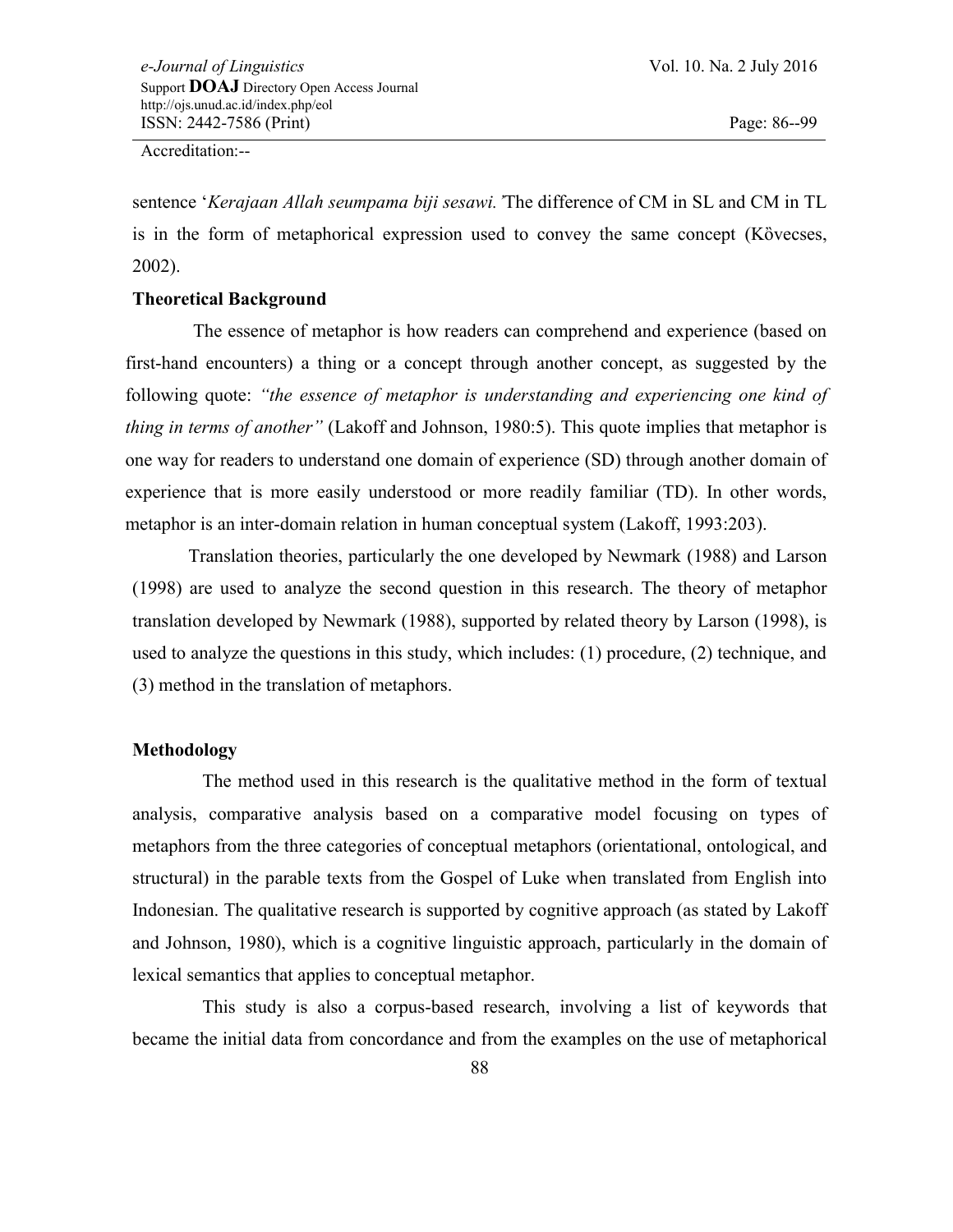expressions in various contexts in the form of sentences or paragraph, identified and then interpreted. The significance attained from this method is the ability to compare ST sub corpus in the Gospel of Luke, as the main sub corpus being research, with the sub corpus found in the Gospels of Matthew and Mark (as comparative corpus).

#### **Discussion**

#### **Conceptual Mapping of Orientational Metaphor**

Orientational metaphor is one category of conceptual metaphor that refers to the spatial concept, explicating the spatial range of an abstract knowledge with relatable, real human experience. Examples include: *UP-DOWN, IN-OUT, FRONT-BACK, ON-OFF, DEEP-SHALLOW, CENTRAL-PERIPHERAL* (Lakoff and Johnson, 1980:14). Metaphors in the following data are considered to have the orientation of social status because the verb *"stand"* in SD is a metaphoric expression that can be interpreted through CM as follows:

- (1) a. *The Pharisee stood and prayed thus with himself, "God, I thank You that I am not like other men-extortioners, unjust, adulterers, or even as this tax collector. I fast twice a week; I give tithes of all that I possess*". (Luke 18:11- 12)
	- b. *And the tax collector, standing afar off, would not so much as raise his eyes to heaven, but beat his breast, saying, "God be merciful to me a sinner!"*  (Luke 18:13)

In data (1a), the verb "*stood*" is the past form of the verb *"stand"*, which is in the form of an informative verb. This verb is an abstract entity from the perspective of cognitive linguistics that partly forms the symbolic system in Christianity, which is "*exalt*" as SD, as a metaphysic concept used to define "*exalt*" (Neville, 2001). The concept of *"stand"* that is conceptualized into "*exalt*" as SD can be mapped through CM: *EXALT IS DOWN*. It can be inferred that the verb *'stand'*, which denotatively contains the literal meaning of 'getting up' or "looking up", in conceptual metaphor is analogous to "*exalt*" (putting oneself in a higher position).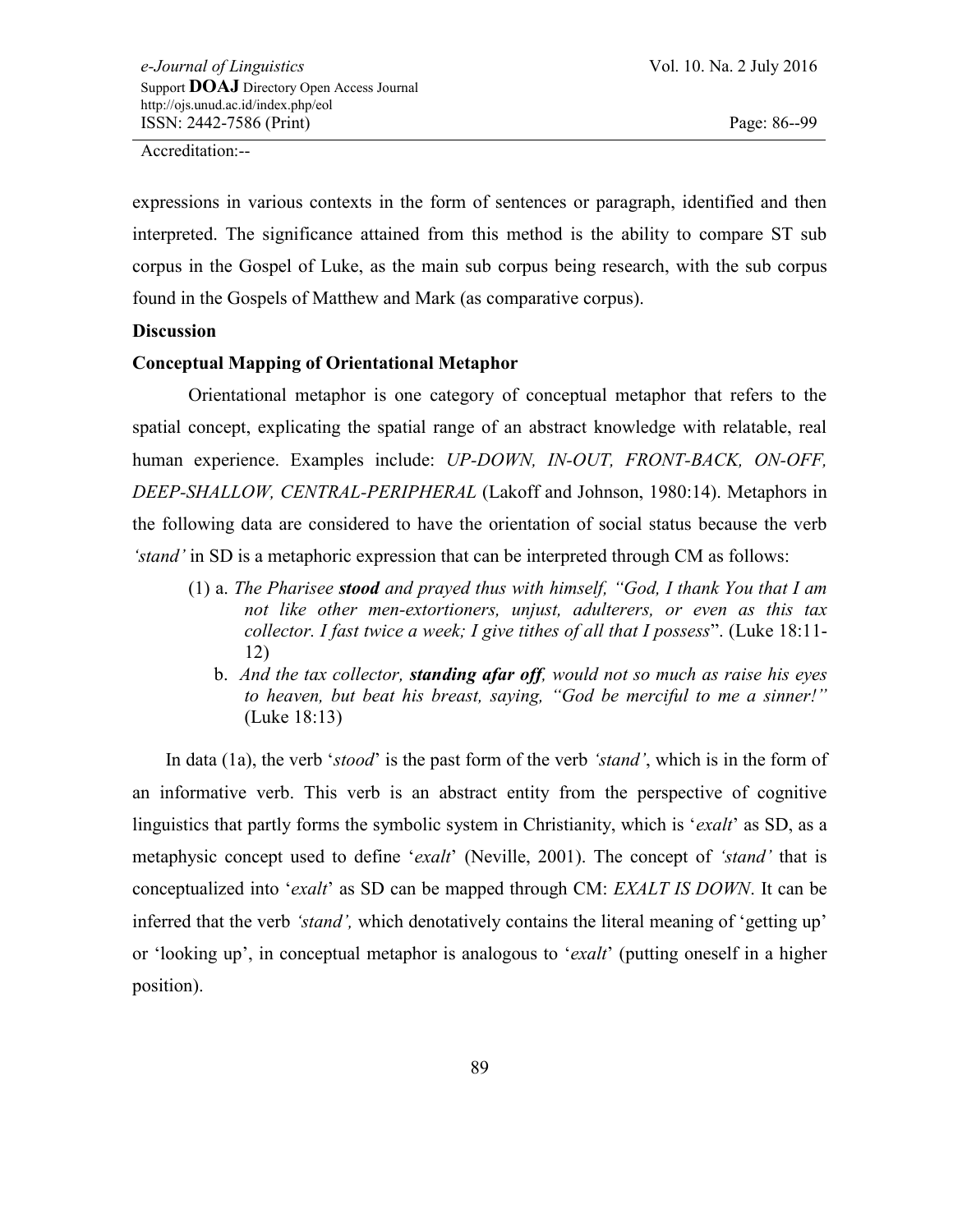Metaphorical coherence in the source domain of the metaphor itself is taken from daily lives as a symbolic system that refers to the reality of life, which refers to the Pharisee as a group of Jews that maintained and held on to strict religious traditions at the time. However, aside from strong religious tendencies, they became arrogant and stressed on overt formality that often resulted into ignoring basic principles of morality that is seen as more humane than strict adherence to religious rules (Hillyer, 1999:299-300). This is seen in the parable from Luke 18:11-13.

The conceptual mapping *EXALT IS DOWN* is based on the characteristics that *EXALT* has similar characteristics possessed by the Pharisees, which is to place themselves at a higher position *(EXALT)* in the target domain. Conceptual correspondence is shown because of the similar characteristics between the mental domain of the source and the target can be explained by the expression "*stood*", which has the literal meaning of "getting up"or "looking up", conceptualized to be analogous with "*exalt*" to become a metaphor. With the expression "*stood*", it can be inferred that the writer conceptualized "*stood*" as having similar characteristics with "*exalt*" (praising oneself) through the expression, "*I am not like other men-extortioners, unjust, adulterers, or even as this tax collector."* These expressions are clearly expressions of self-adornment and undermining of others (tax collectors).

In data (1b), the adverbial phrase "*standing afar off"* as SD, which forms a verbal phrase, is an abstract entity from the perspective of cognitive linguistics that produce the TD "*humble*" (to lower oneself). The meaning created from this abstract entity, which partly forms the symbolic system of "*humble*" in Christianity as TD, is a metaphysical concept used to define "*humble*" (Neville, 2001). The concept "*standing afar off"* when conceptualized into "*humble*" as TD can be mapped through CM: *HUMBLE IS UP*. In other words, the adverbial phrase "*standing afar off"* in terms of conceptual metaphor is analogous with "*humble*" (to lower oneself).

Metaphorical coherence in the source domain of the metaphor itself is taken from daily lives as a symbolic system that refers to the reality of life, which refers to tax collectors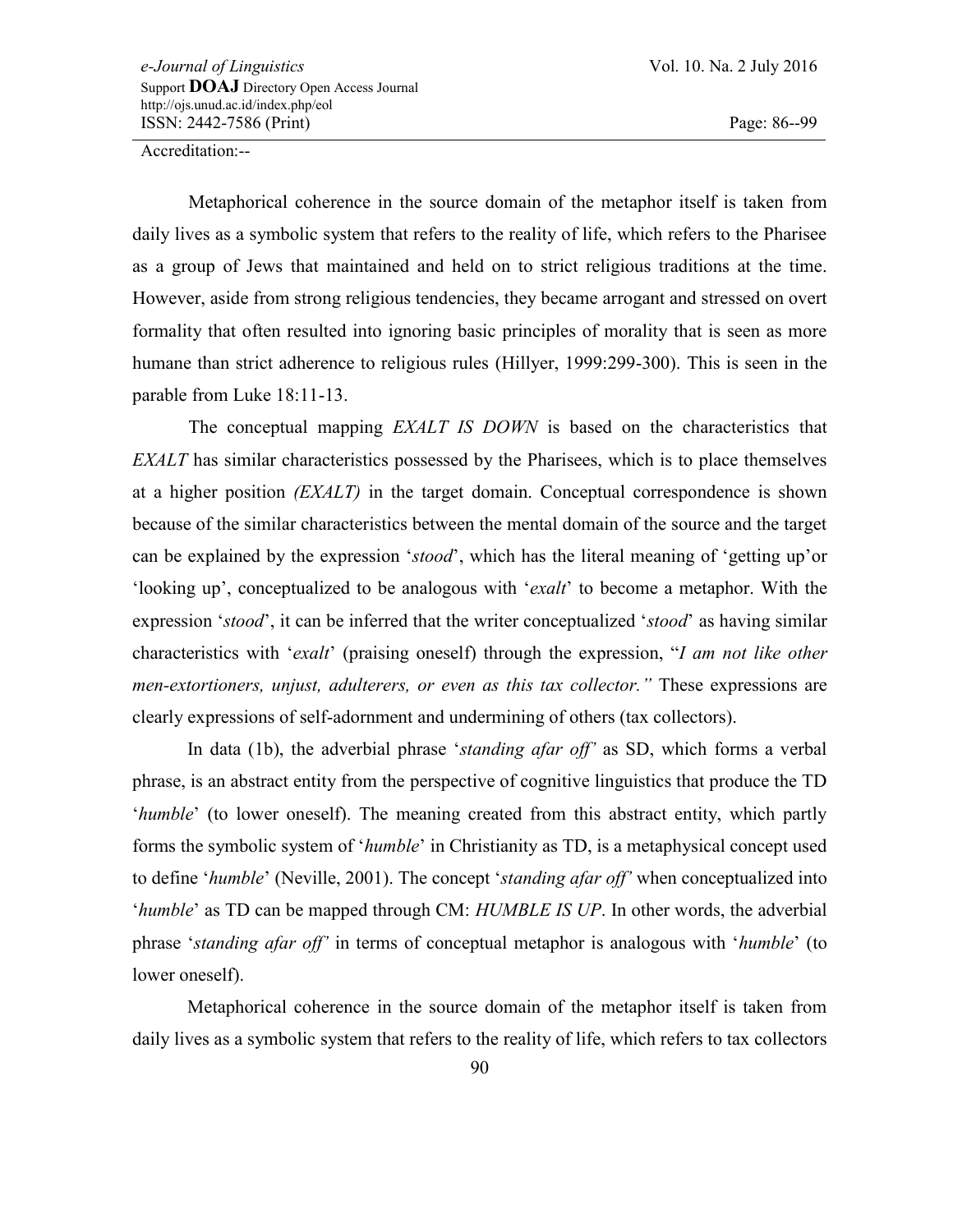(Jews) who collected taxes and retribution for Romans as at that time the Jewish territory were colonized by the Romans. Then, the Jews worked for their colonizers. The tasks of tax collectors included gathering and collecting tithes and various direct taxes. From the beginning, they had the tendency to extort and misuse the tax revenues. From the implicit confession of Zacchaeus (Luke 19:8), tax collectors were considered sinners (Hillyer, 1999:285-286). The parable found in Luke 18:11-13 refers to this concept.

From the conceptual mapping of *HUMBLE IS UP*, it can be seen that the verbal phrase "*standing afar off"* as an abstraction in SD is portrayed as or analogous to lowering oneself *(HUMBLE)*. Thus similar characteristics possessed by *HUMBLE* are also possessed by the tax collectors who lowered themselves as the target domain. The similarities or characteristics in the two components of meaning become the basis of metaphor, in which the tax collector who stood afar off and positioning himself lower will be elevated.

Conceptual correspondence is shown due to similar characteristics between the mental domain of source and target, explained through the expression "*standing afar off*", which literally means standing at a distance from something can be equated with "*humble*" as a metaphor. With the expression of "*standing afar off*", it can be inferred that the writer conceptualized "*standing afar off*" as having similar characteristics with "*humble*" (to lower oneself). In the text, it is clear that lowering oneself is the concept being presented, through the expression, *"[he] would not even look up to heaven, but beat his breast and said, "God, be merciful to me, sinner that I am".*" These expressions are clearly the expression of someone who is placing himself at a lower position.

# **Conceptual Mapping of Ontological Metaphor**

Ontological metaphor represents the effort to explain abstract concepts and human knowledge such as events, activities, emotions, and ideas—manifested in words and sentences that refer to objects and physical substances that are physically clear and real.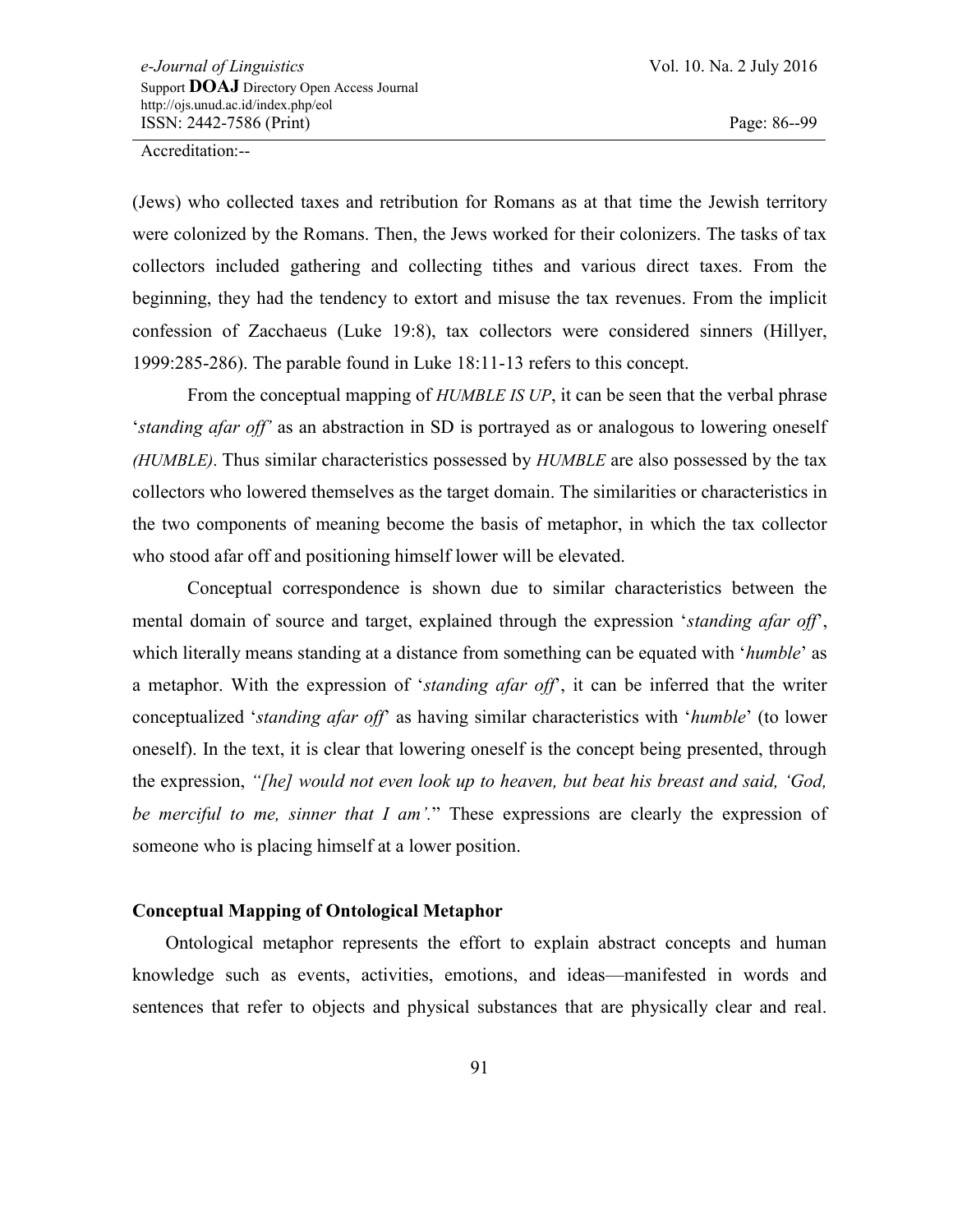Ontological metaphor conceptualizes thoughts, experiences, and process or other abstractions into something with physical characteristics.

Metaphor in data (2) is considered ontological metaphor because "*a garment*" as SD takes the form of metaphoric expression. This portion of the research is focused on the interpretation of meaning and signification form the story (parable).

> *(2) No one puts a piece from a new garment on an old one; otherwise the new makes a tear, and also the piece that was taken out of the new does not match the old.* (Lukas 5:36)

The noun '*a garment*' as SD in this sentence is an abstract container from the perspective of cognitive linguistics, proven by the presence of the adverb "*on"* in the phrase *'an old one'* presented through conceptual metaphor that is more concrete and easier to understand. In other words, the container can be mapped through CM to become "*a garment*" is "*tenet*" as TD.

The meaning created from the abstract container that partly forms the symbolic system in Christianity is '*tenet*' in TD, as a metaphysical concept used to define '*tenet*' (Neville, 2001). The concept "*a garment*" conceptualized as "*tenet*" can be mapped through CM: *TENET IS GARMENT*. In other words, "*a garment*" that refers to a piece of fabric, in conceptual metaphor is analogous to "*tenet*" (teaching). The metaphorical coherence in the source domain of the metaphor itself is taken from daily conversational language as a symbolic system that refers to the reality of life. From the metaphor *TENET IS GARMENT,*  it can be understood that "*garment*" in an abstraction in SD analogous to teaching ("*tenet*") so that the meaning in the metaphor can be more clearly understood.

The presence of *'garment'* can be constructed essentially in two ways: firstly as thought and action, and secondly in the sense of a process, an event, or a result of a process. As a process, "*no one tears a patch from a new garment and sews it into an old garment. If he does, he will have torn the new, and the piece from the new will not match the old*" (Luke 5:37). From this process, it is clear that there is an analogy that exists between "*garment*" as SD and "*tenet*" as TD, and between "fabric" or "cloth" and "teaching". In this context, people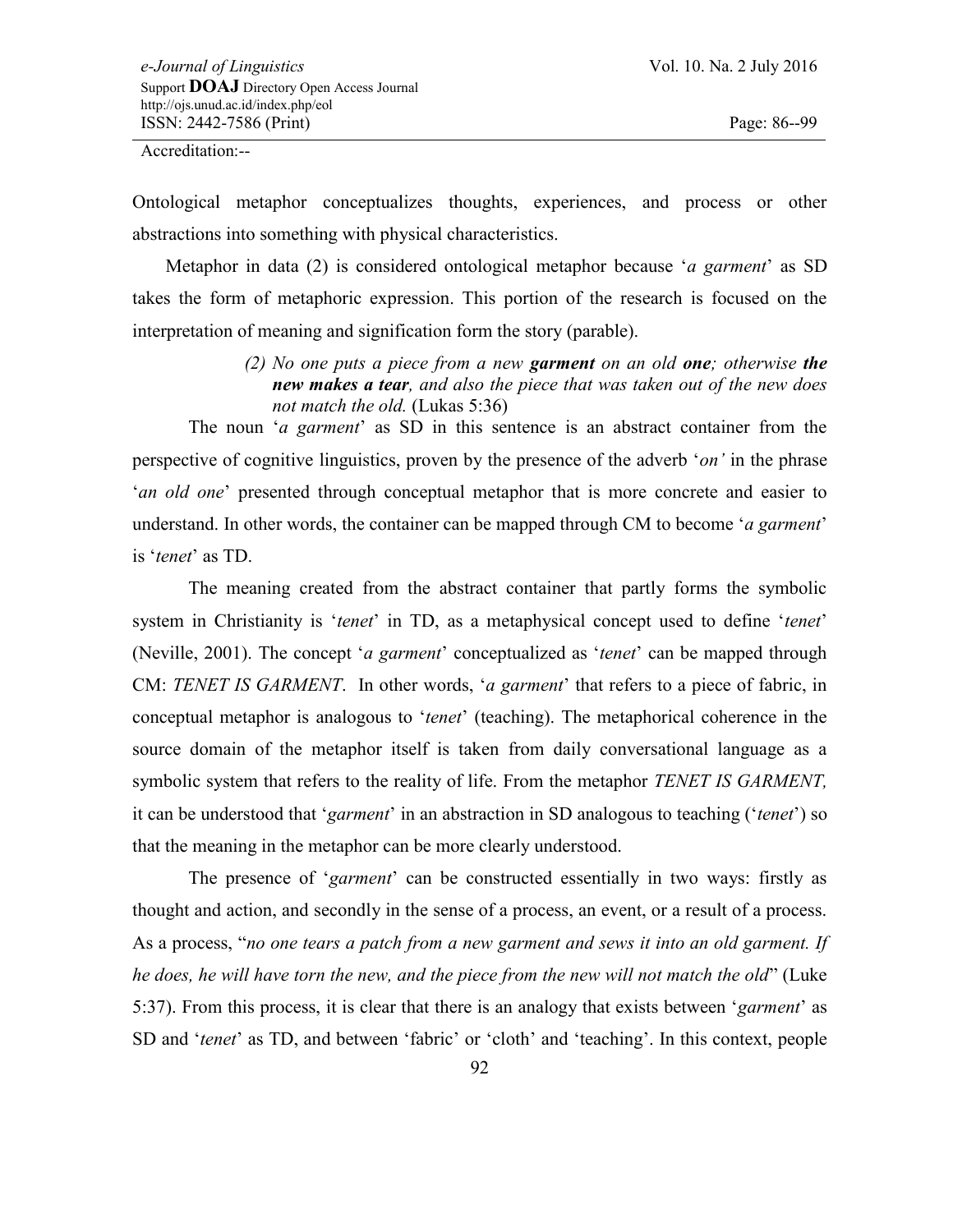usually have a difficult time accepting a new teaching if they already have a deeply rooted belief in the old teaching as a notion they hold as true.

# **Conceptual Mapping of Structural Metaphor**

Structural metaphor is a type of metaphor in which the entirety of its complex mental concept is structured in a group of concrete terminologies and concepts. Structural metaphor is based on two domains: source domain and target domain, grounded in systematic correlation from daily experience. Lakoff and Johnson (2003:5) stressed that structural conceptual metaphor is dynamic because it manifests the current thoughts, emotions, and actions of the users, which always change according to the different thoughts, emotions, and actions in each culture. This type of metaphor typically uses a wide range of individual linguistic expressions.

Seen from the form of metaphorical expression '*lamps burning*' in data (3), which is a verbal phrase that forms the structural metaphor of lamp (source of light). The interpretation of meaning and the signification of data (3) form the parable, which is "the living/watchful faith' as a symbol is explained by conceptual mapping (CM).

(3) *Let your waist be girded and your lamps burning*. (Luke 12:35)

The verbal phrase "*lamps burning*" in data (3) as SD is an abstract entity from the perspective of cognitive linguistics, which in terms of conceptual metaphor went through CM to be mapped into a concrete entity for an ideal TD. Conceptual metaphor in "*lamps burning*" conceptualized into "*faith of life*" as TD can be mapped through CM: *FAITH OF LIFE IS WAKEFUL*. In other words, "*lamps burning*" is truly "a light that continuously shines" and according to conceptual metaphor is analogous to "*faith of life*" (living faith). The clause "*waist be girded*" as SD is also an abstract entity from the perspective of cognitive linguistics, which can be conceptually mapped as "be ready to serve" so that it can produce a meaningful product for TD. Metaphoric coherence found in Luke 12:35 is taken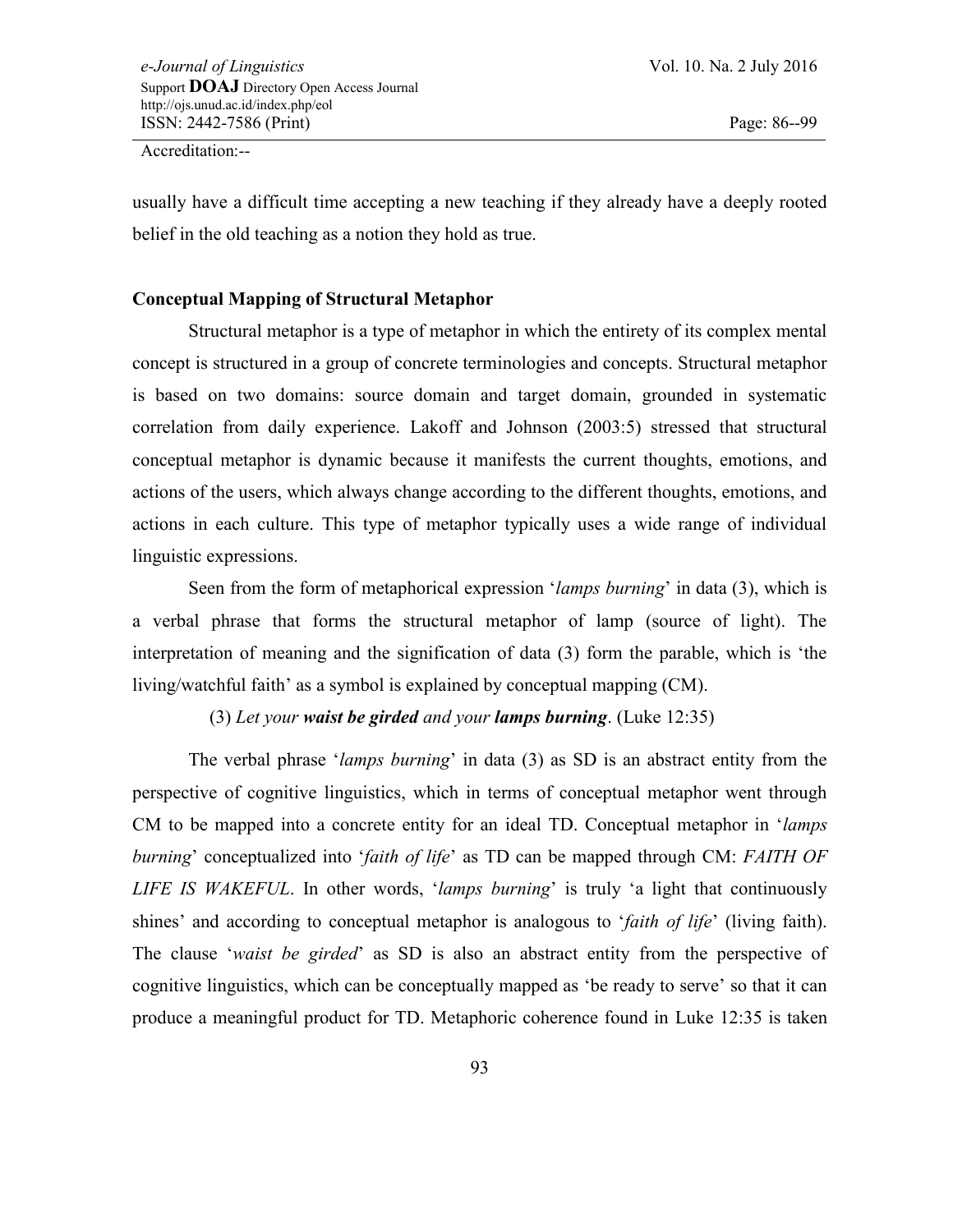from daily lives of Jews, including servants, at the time of Christ who typically wore a long type of clothing that covers the entire body up to the heel. Therefore, when a servant was working or serving his master, the bottom end of his clothing would have been tied onto a belt so that the end of the fabric would not hinder his movements while working (Reilling, Swellengrebel, 2005: 432). From this coherence, emerged a verse that reads, "Keep your belts fastened and your lamps burning" (Luke 12:35). At the time a lamp in Palestine was made out of clay with olive oil as the fuel to make illumination. The conceptual mapping *FAITH OF LIFE IS WAKEFUL* can provide an understanding "the light that keeps on illuminating' as SD that is portrayed as an abstraction, because it can be compared to 'the living faith" based on the similar characteristics between "the light that keeps on illuminating' and the characteristics of 'the living faith' as TD. The similar characteristics found in the two components of meaning become the basis for the metaphor "the lamps that keep on burning", referred to in this parable because the oil as the fuel in the lamps flows through a wick, to keep the lamp burning the wick is the part that is lit (Throntveit, 2012: 223-224). Similarly, in the expression "the waist that is continuously tied" means always ready to serve or to work. The analogy here is the behavior that is always ready to serve, which is a direct reflection of the living faith.

#### **Translation Procedures and Techniques of Conceptual Metaphor**

Analysis was performed on the translation strategy of container/containment metaphor as a subcategory of ontological metaphor, which refers to the metaphor used to express abstract concepts such as ideas, emotion, and activities as something concrete, like an object, a substance, a container, or a person. In the following data, abstract ideas are transformed as concrete objects.

PK: *A MAN IS LAMB*

*<sup>(4)</sup>* Go your way; behold I **send** you as **lambs** among **wolves**.(Lukas 10:3) (ST)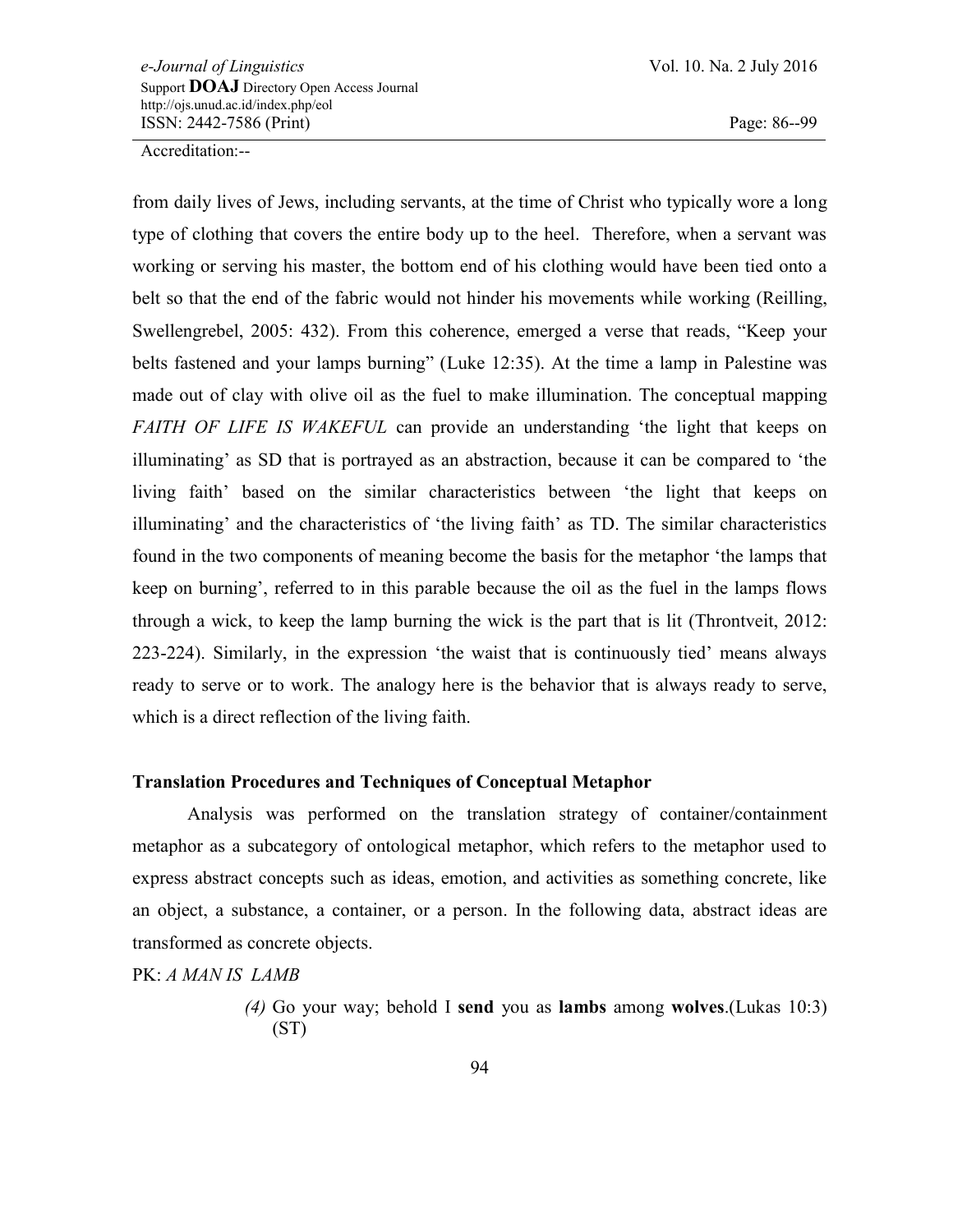*Pergilah, sesungguhnya Aku mengutus kamu seperti domba ke tengahtengah serigala.* (Lukas 10:3) (TT)

From the perspective of translation procedure for metaphor, the metaphor in ST is translated into a metaphoric form in TT, referring to the translation of the metaphoric expression as a realization of CM: *A MAN IS LAMB* because "*lamb*" is analogous with '*man*', whereas *lamb* in this context functions as an object.

In the translation of ST that contains the *lamb* metaphor, the translator used one translation procedure and two translation techniques. From the aspect of translation procedure for metaphor, the metaphor in ST is translated into metaphoric form in TT with the same SD (image), which is "*lamb*", and as SD interpreted as "*man*" in TD.

In the metaphor found in the data, a grammatical form that represents two proposition in a semantic structure that codes situational proposition is presented. The core concept of the proposition is the situation represented by the noun "*lambs*". A proposition consists of a topic and an image of that topic. That sentence contains a topic—*lamb*; an image—*followers of God*; point of similarity—*men sent among this world;* and nonfigurative meaning—*followers of God sent into the midst of this world full of danger.* 

Two translation techniques applied by the translator in translating the data: first, "*lamb among wolves"* is translated into*"domba di antara serigala"*, in which the translator applied *shift* or *transposition* translation technique, which indicates a change in language norms from SL to TL. The translator applied the transposition technique by eliminating the marker 's' to signify plural noun in SL, which is not translated but rather eliminated from the plural "*lambs*" into the singular "*domba*" and from "*wolves"* into "*serigala*", although the transfer process did not change the meaning in the message of the text. By translating the terminology "*lambs among wolves"* (SL) into "*domba di antara serigala*" (TL), the translator expressed that terminology naturally and adjusted it with the language structure of the target audience. The translator applied transposition translation technique by not translating the marker 's', which is a marker for plural nouns in SL. It can be said that the translator is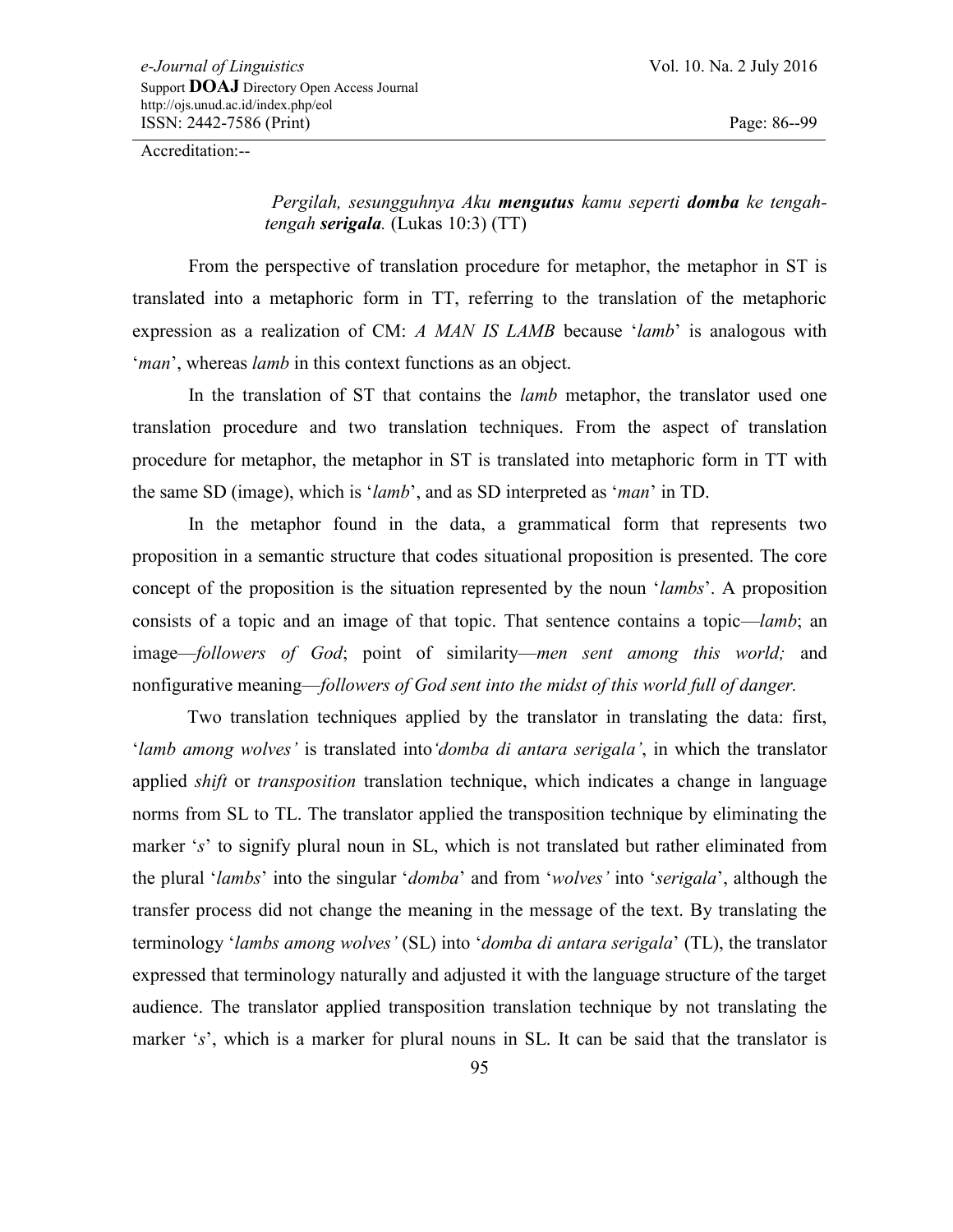oriented towards TL, in which it is common that the plural marker is not always used, with the objective that the translation product is readable and can be accepted among the readers of TL.

Second, the translator applied a translation technique called modulation, which refers to the shift in point of view in translating "*send"* into"*mengutus*". The verb "to *send"* in ancient Greek is *'apostello'*, which means 'to give an order to be carried out.' This word also refers to an activity that is currently or about to be performed. The word "*apostello*" is a present indicative active word. "Present" means that the activity is currently or continuously being done, while 'indicative' refers to an activity being performed. In this case, TL accurately translated the verb "*send"* into"*mengutus*". It seems as if the translator referred more into the original language (Koine Greek) in translating this verb so that the message of the text gets to the target readers in accordance to the meaning intended by the author in the original language.

#### **Translation Methods of Conceptual Metaphor**

The method chosen by the translator in translating parable texts from the Gospel of Luke is communicative and adaptive methods because these texts belong to a special category, i.e., informative text, which emphasizes the accuracy of meaning, message, and intention contained in ST. The parable texts also belong the category of imperative text (*vocative* text), aiming to influence the readers to do something, and expressive text, emphasizing the expression of the author"s emotion. Aside from literal and faithful translation methods, as well as semantic method through the application of literal, transposition, addition of lexical elements (linguistic amplification), and transference techniques oriented more towards SL, the author also applied the method of communicative translation, referring to a translation strategy that is oriented more towards TL-even though the use is less frequent compared to literal and transposition translation methods. This is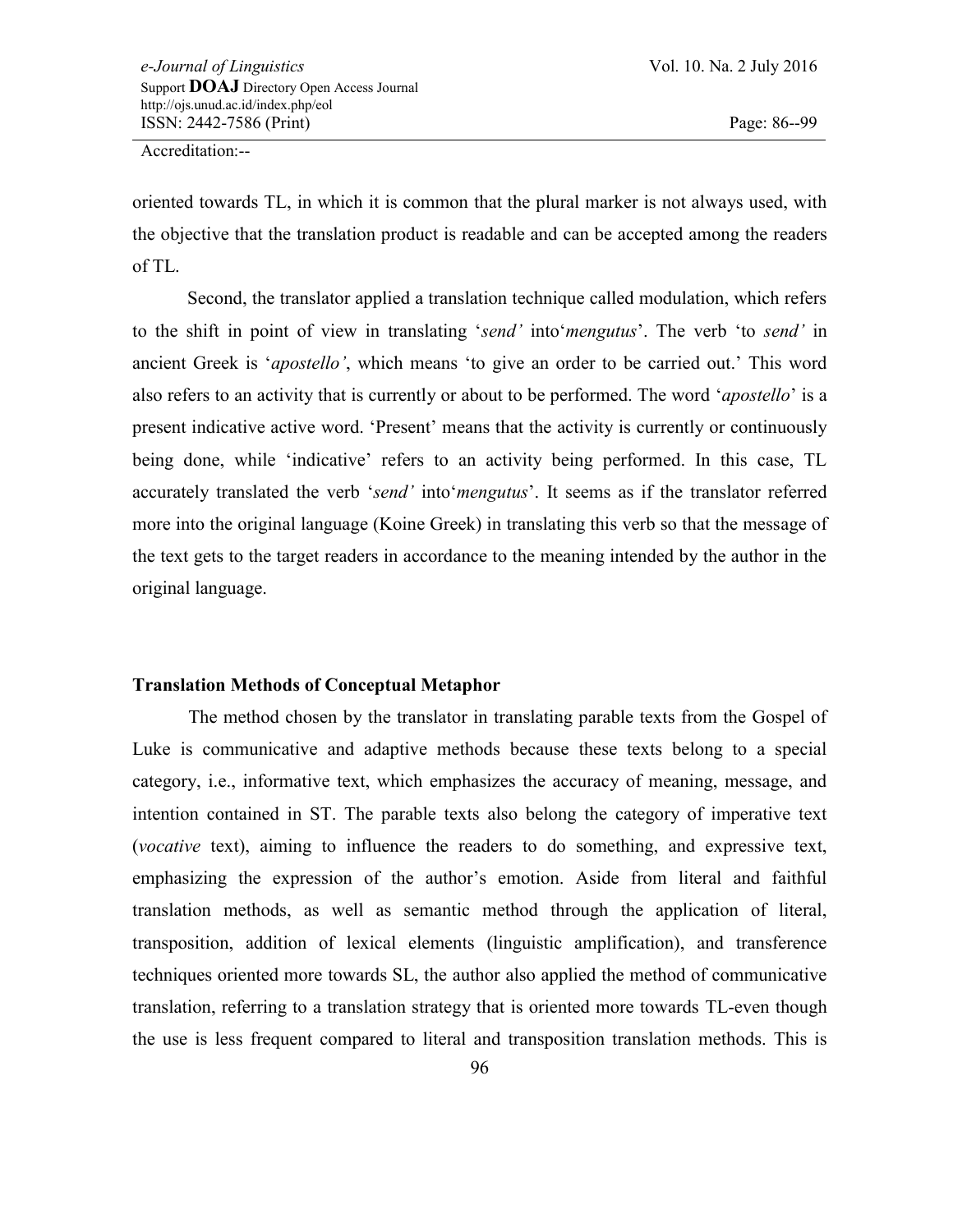proven by the application of literal technique, transposition technique, and the technique involving addition of lexical elements. Based on the application of the translation techniques for conceptual metaphor from ST into TT, several translation techniques were found.

Another translation phenomenon is that the translator applied descriptive equivalence technique in addition to modulation, adaptation, literal, and the addition of lexical elements as the strategy of translating metaphors from ST into TT. This indicates that the translator also emphasized readability for the target audience. Analysis shows that transposition as one translation technique oriented towards TL is sufficiently effective in the translation of parable texts from the Gospel of Luke. The application of translation procedure and translation method based on the emergence of their use is relevant for the religious language genre as one form of text that has informative function, i.e., to deliver the information and understanding of the truth principles according to Christianity based on to the realities of life at the time of Jesus Christ that is still relevant with the realities of today.

# **CONCLUSION**

Understanding the meaning of metaphoric expressions through cognitive perspective, as performed in this research, strengthens the theory of metaphors, which in this case can enlighten how metaphors in various types of texts can be researched. This study stresses on the four functions of conceptual metaphor in the parables from the Gospel of Luke (ST) and its translation into Indonesia (TT). In religious texts, conceptual metaphor does not stand alone within a context, but rather it appears in conjunction with other SD components, because the construct of the language that follows conceptual metaphor within a paragraph in ST also confound the translation efforts. Therefore, translators may apply several alternatives of translation techniques, as described in the above mentioned application of procedures and methods for translating conceptual metaphor.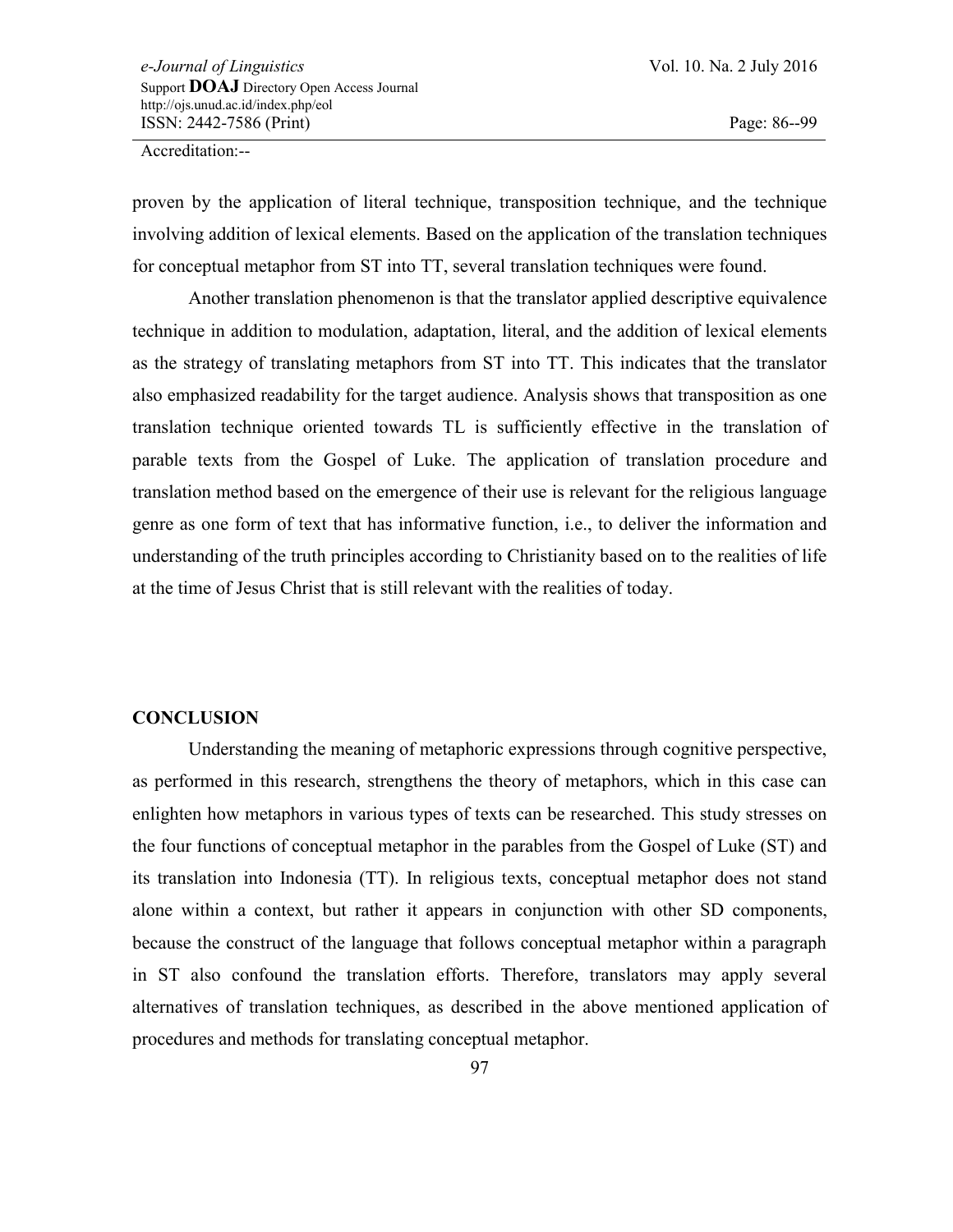The translation procedure related to the second research question is often applied by the translators of the Gospel of Luke, which is the procedure of translating metaphors from ST into a metaphoric form in TT while maintaining the same SD (image). In other words, SD (image) in TT is the same with SD (image) in ST, rendering that the nuance of SL is more prominent. This empirical finding strengthens translation strategies, particularly translation procedures proposed by Larson (1984), Newmark (1988) including the factor of translatability, which eases the translation process of conceptual metaphor. Translation strategies that cover a wide range of techniques, procedures, methods, and ideology reflect the true nature of effort taken by the translator to translate conceptual metaphor found in ST from the level of macro text down to the level of micro text. The current research strengthen the various alternative procedures on the translation of metaphors suggested by several experts in metaphor, such as Larson (1984), and Newmark (1988), although there are many similarities between these procedures. This study synthesizes the translation procedures with Lakoff"s theory of conceptual metaphor (1993), which emphasizes conceptual mapping that refers to the ontological relations between SD and TD—in earlier approaches more commonly known as *imag*e.

#### **REFERENCES**

Hatim, B. dan Ian Mason. 1990. *Discourse and the Translator*. London: Longman.

- Hillyer, N (ed). 1999. *Ensiklopedi Alkitab Masa Kini*. Jilid 1 & 2 (cetakan ke-4) Jakarta: Yayasan Komunikasi Bina Kasih/OMF
- Kὂvecses, Z. 2002. *Metaphor: A Practical Introduction*. Oxford: Oxford University Press.
- Kὂvecses, Z. 2005. *Metaphor in Culture: Universality and Variation*. Cambridge: Cambridge University Press.
- Lakoff, G. dan M. Johnson. 1980. *Metaphors We Live by*. Chicago, II: University of Chicago Press.